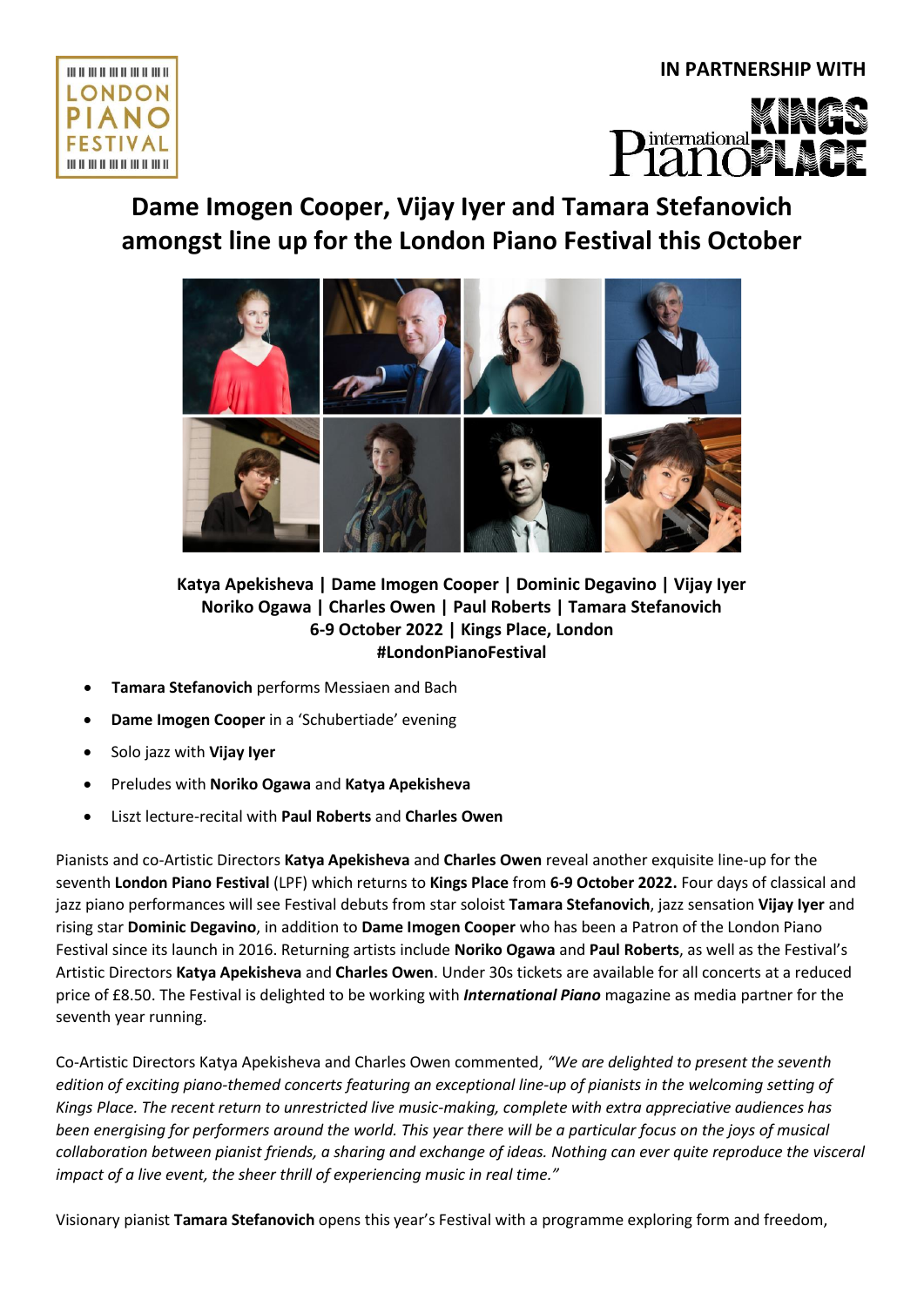beginning with Bach's Aria variata (BWV 989) interweaving the birdsong-inspired pieces of Messiaen and Rameau, and ending with Messaien's mesmerising Cantéyodjayâ [6 Oct].

Piano duets have been performed at the London Piano Festival every year since it launched in 2016, helping to introduce audiences to new works whilst also celebrating rarely-performed masterpieces. This year **Dame Imogen Cooper** is joined by **Katya Apekisheva**, **Charles Owen** and **Dominic Degavino,** pianists who have all benefitted from her skill and unique insights through masterclasses and teaching sessions over the years, for an evening of piano duets. The four pianists will take to the stage in different pairings to perform Schubert's piano duets whilst recreating the atmosphere of an intimate social gathering [7 Oct].

Katya Apekisheva and Noriko Ogawa explore contrasting 20<sup>th</sup>-century preludes in their afternoon recital [8 Oct]. Apekisheva will perform Shostakovich's 24 Preludes, a collection of short pieces in all twenty-four keys, taking the audience through a diverse assortment of moods across the complete set. By contrast, Ogawa will play Debussy's 12 Préludes, Book I, an imaginative collection which doesn't follow any strict harmonic template.

Later that evening award-winning jazz pianist and composer **Vijay Iyer** will perform a solo improvised set [8 Oct]. Known for performing internationally with ensembles and his own trio, this special evening of solo jazz improvisation will be a rare treat for London audiences.

To celebrate the launch of his new book, concert pianist and lecturer **Paul Roberts** returns to the Festival to present a lecture-recital with **Charles Owen** celebrating Liszt's passionate response to the poetry of Francesco Petrarca [9 Oct]. Roberts' new book – *Reading Franz Liszt –* explores the inspiration Liszt drew from the poetry of Francisco Petrarca (1304-74), revealing the link between two major artists born 500 years apart.

The London Piano Festival was founded by pianists Katya Apekisheva and Charles Owen in 2016 and takes place every October at Kings Place, London. Previous visiting artists have included Alfred Brendel, Alexandra Dariescu, Julian Joseph, Gabriela Montero, Stephen Kovacevich, Jason Rebello and Kathryn Stott, amongst many others. The Festival has also commissioned a number of new works for two piano, working with composers including Sally Beamish, Jonathan Dove, Elena Langer and Nico Muhly.

# Full Programme

**Thursday 6 October, 7:30pm | Hall 1 Tamara Stefanovich: Messiaen, Rameau and Bach Tamara Stefanovich** *piano* **JS Bach** *Aria variata alla maniera italiana*, BWV 989 Two selections from *Three-part Inventions* **Rameau** From *Pièces de clavecin avec une méthode*: XV. 'L'entretien des Muses' XVII. 'Les cyclopes' **Rameau** 'La poule' from *Nouvelles suites de pièces de clavecin* **Messiaen** Prélude No. 2: 'Chant d'extase dans un paysage triste' **Messiaen** From *Catalogue d'oiseaux*: VIII. 'L'alouette calandrelle' XIII. 'Le courlis cendré' **Messiaen** From *Vingt Regards sur l'enfant Jesus*: XI. 'Première communion de la Vierge' XII. 'La parole toute puissante' XIII. 'Noël' XIV. 'Regard des Anges' **Messiaen** *Cantéyodjayâ*

Tickets | £16.50 - £39.50 + under 30s £8.50

**Friday 7 October, 7:30pm | Hall 1 Schubertiade Dame Imogen Cooper, Katya Apekisheva, Charles Owen and Dominic Degavino** *piano* Programme to include: **Schubert** *Marche militaire* No. 1 in D, D733 (DD & KA) Allegro in A minor, D947 *Lebensstürme* (CO & IC) Rondo in A, D951 (DD & CO) *Fantasie* in F minor, D940 (IC & DD) 'Andantino varié' from *Divertissement sur des motifs originaux français*, D823 (KA & CO) Variations on an original theme in A flat, D813 (IC & KA) Tickets | £19.50 - £44.50 + under 30s £8.50

**Saturday 8 October, 2pm | Hall 1 20th -century Preludes Noriko Ogawa and Katya Apekisheva** *piano* **Shostakovich** 24 Preludes, Op. 34 [KA] **Debussy** 12 Préludes, Book I [NO]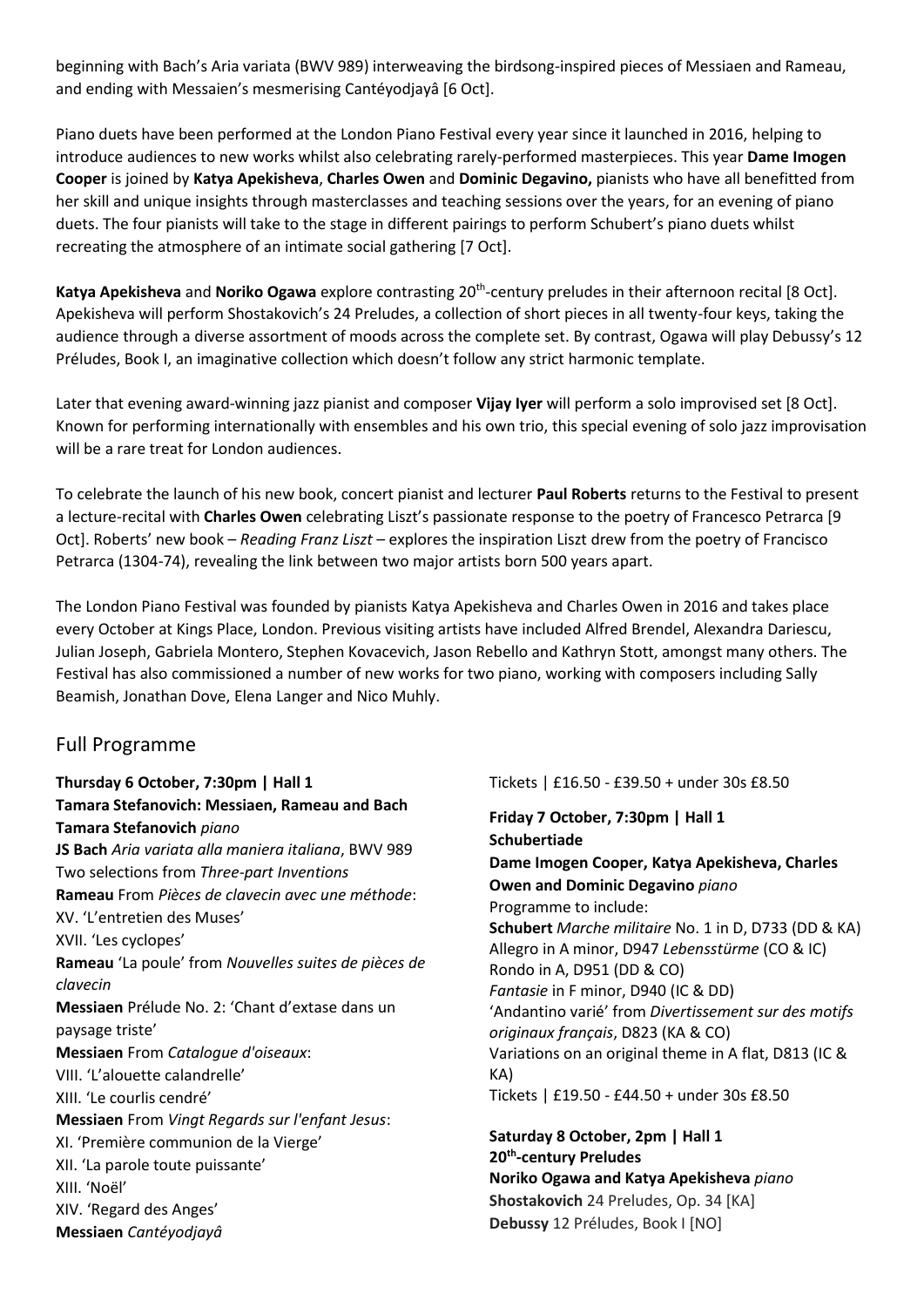Tickets | £20 + under 30s £8.50

**Saturday 8 October, 8pm | Hall 1 Vijay Iyer** *piano* Improvised set Tickets | £20 - £30 + under 30s £8.50

**Sunday 9 October, 11:30am | Hall 1 Franz Liszt: An Exploration Paul Roberts** *piano and speaker* **Charles Owen** *piano*

**Liszt** 'Tre Sonetti di Petrarca' [PR] Deux légendes S175 [CO] No. 1: *St. François d'Assise: La prédication aux oiseaux* [CO]

No. 2: *St. François de Paule marchant sur les flots* [CO] 'Troisième année' from *Années de pèlerinage,* S163: [CO] Aux cyprès de la Villa d'Este I: Thrénodie [CO] Aux cyprès de la Villa d'Este II: Thrénodie [CO] Les jeux d'eaux à la Villa d'Este [CO] Variations on 'Weinen, Klagen, Sorgen, Zagen', S180 [CO]

Tickets | £20 + under 30s £8.50

## [www.londonpianofestival.com](http://www.londonpianofestival.com/)

[www.kingsplace.co.uk](http://www.kingsplace.co.uk/)

Kings Place, 90 York Way, London, N1 9AG

#### **For further information or to arrange interviews/press tickets please contact Premier**

Rebecca Johns | [Rebecca.johns@premiercomms.com](mailto:Rebecca.johns@premiercomms.com) | +44 (0)7715 205196 Charlotte Connal | [charlotte.connal@premiercomms.com](mailto:charlotte.connal@premiercomms.com) | +44 (0)7730319456

**- ENDS -**

# **Notes to editors**

Photos [Dropbox of photos here](https://www.dropbox.com/sh/8s32jpj95yjq2a9/AAAh8yH3JEqjJ1u5B6rnSyuga?dl=0)

Tickets Under 30s tickets are available for all concerts (£8.50) Kings Place Box Office: 020 7520 1490

#### Biographies

#### **Tamara Stefanovich** – [full biography here](https://www.tamara-stefanovich.com/biography)

Tamara Stefanovich, described as "fearless, dazzling, exceptional" by The Guardian, has become renowned worldwide. Performing a range of repertoire, from early music to contemporary, she has performed with major orchestras including Cleveland, Chicago Symphony, London Symphony, and Deutsche Kammerphilharmonie Bremen, in high-profile venues such as the Albert and Wigmore Hall. She has also received an Edison Award, a Grammy Award nomination and critical acclaim for her recording discography.

#### **Imogen Cooper** – [full biography here](https://www.imogen-cooper.com/about)

Regarded as one of the finest interpreters of Classical and Romantic repertoire, Imogen Cooper is internationally renowned for her virtuosity and lyricism. She has a widespread international career, in addition to performances at the BBC Proms and with the major British orchestras. Imogen received a DBE in the Queen's Birthday Honours in 2021. Other awards and acolades include the Queen's Medal for Music (2019), Royal Philharmonic Society Performers Award (2008), Commander of the Order of the British Empire (2007) and Honorary Membership of the Royal Academy of Music (1997). She founded the Imogen Cooper Music Trust in 2015.